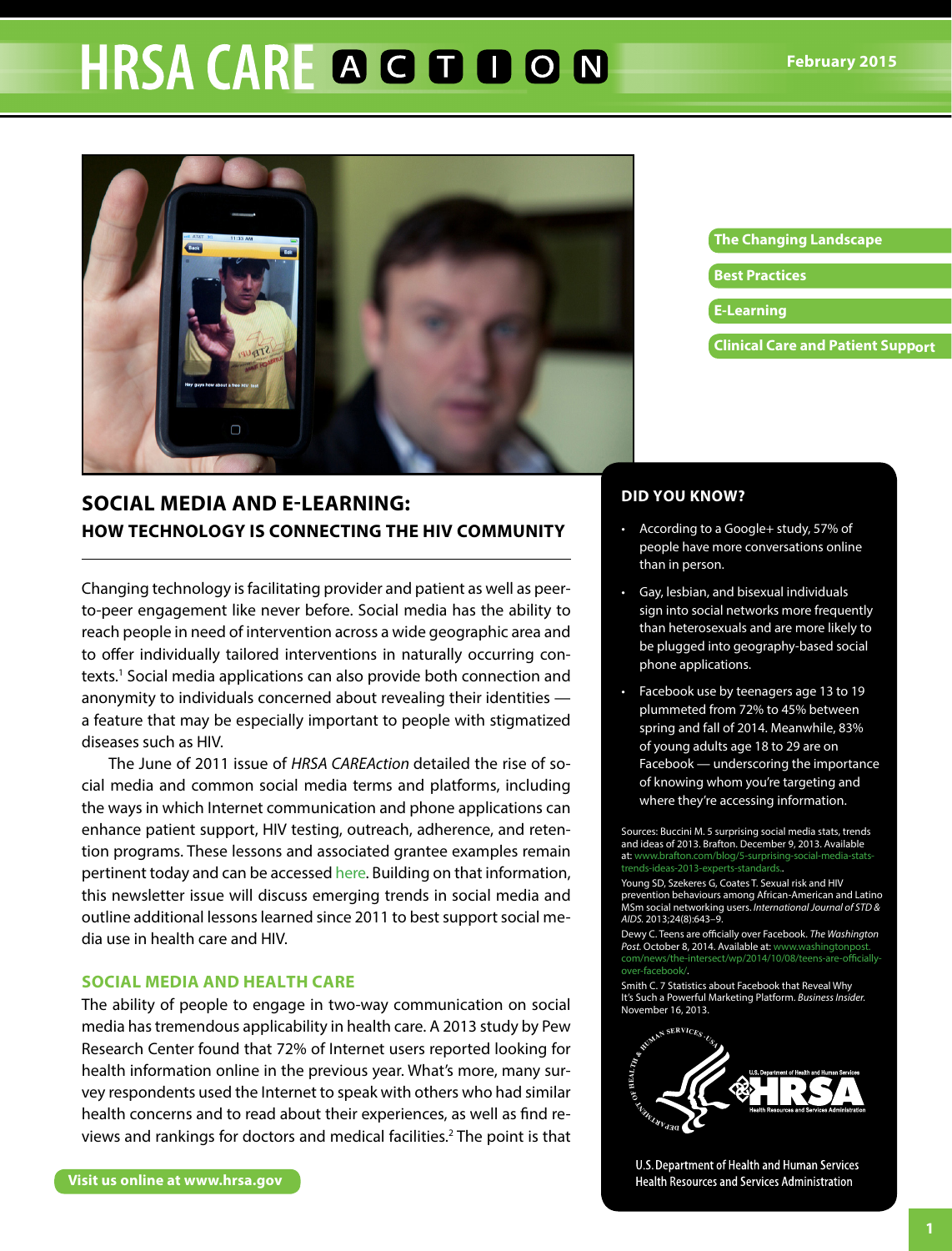# **DIRECTOR'S NOTES**

Social media is being used to enhance patient support, HIV testing, outreach, adherence, and retention. In this way, technology is providing an important vehicle in not only meeting patients where they are at, but in moving them along the HIV Care Continuum.

 Patients increasingly are turning to the Internet to search for health information and to interact with others about their health. This online dialogue offers an opportunity to improve dissemination of prevention and selfmanagement best practices.

 Ryan White HIV/AIDS Program grantees recognize this and are tapping into social media and technology to reinvent the way that they do business. Take, for example, the Boston Health Care for the Homeless Program, featured in this issue of *HRSA CAREAction:* They are turning to iPads to extend access to electronic medical records while out in the field.

 Meanwhile, others are using mobile phone apps and patient portals to empower patients. This includes the federal government. In fact, a myriad of federally funded mobile phone apps were included in a 2014 list of the best HIV apps.

 Our dedication as providers, grantees, and federal administrators is to ensure we're reaching patients and that we're providing them with the tools they need to build the brightest future possible. Social media technology is one way we're doing so.

Laura W. Cheever, MD, ScM Associate Administrator for HIV/AIDS, HRSA

#### *HRSA CARE Action*

#### **Publisher**

U.S. Department of Health and Human Services Health Resources and Services Administration, HIV/AIDS Bureau 5600 Fishers Lane, Mail Stop 09SWH03 Rockville, MD 20857 Telephone: 301.443.1993

Prepared for HRSA/HAB by Impact Marketing + Communications

#### **Photographs**

Cover: Step-Up, Inc. staff member

Copies are available for download at <www.hab.hrsa.gov>.

This publication lists non-federal resources to provide additional information to consumers. The views and content in those resources have not been formally approved by the U.S. Department of Health and Human Services (HHS). Listing of the resources is not an endorsement by HHS or its components.

patients are no longer just looking for straightforward health information — they often are looking to interact with others about their health.

This increasing online dialogue about health issues offers health care organizations a unique opportunity to participate. Doing so will improve the dissemination and potential impact of health and safety information, thereby reaching broader and more diverse audiences. Personalization of content and mode of delivery enables communicators to target specific populations that may be hidden, hard to reach, or concerned about revealing their identities due to social stigmas.3

Though the health care field has been fairly slow to embrace these new forms of communication, those using it are already reaping benefits. For example, over 1,200 U.S. hospitals are currently using social media to connect not only internally with staff members but also externally with patients.<sup>4</sup> In fact, 1 in 4 consumers connect with hospitals through social media, resulting in community relationship building and increased transparency.5

Most important, social media can empower people to make healthier decisions by connecting health researchers, providers, and consumers at an unprecedented level. As noted in a recent article in the *Journal of Public Health*, "finding ways to put the 'public' back into 'public health' communication is key."6

#### **THE CHANGING LANDSCAPE**

Social media consists of electronic tools that facilitate real-time communication and collaboration between users to generate and share content.<sup>7</sup> These technologies have shifted the focus from talking *at* users to talking *with* them, creating a dynamic social platform that is constantly evolving. <sup>8</sup> Connecting individuals through such online networks enables conversation, community participation, and information sharing.

In recent years, participation in social media (particularly through mobile applications) has steadily increased. Currently, 73% of online adults use some social networking site with 42% using multiple sites.<sup>9</sup> In addition, according to a U.S. *Mobile App Report*, 2014 is marking a new milestone: More than one-half (52%) of time spent on digital media is occurring on mobile applications.10,11 Moreover, the average smartphone user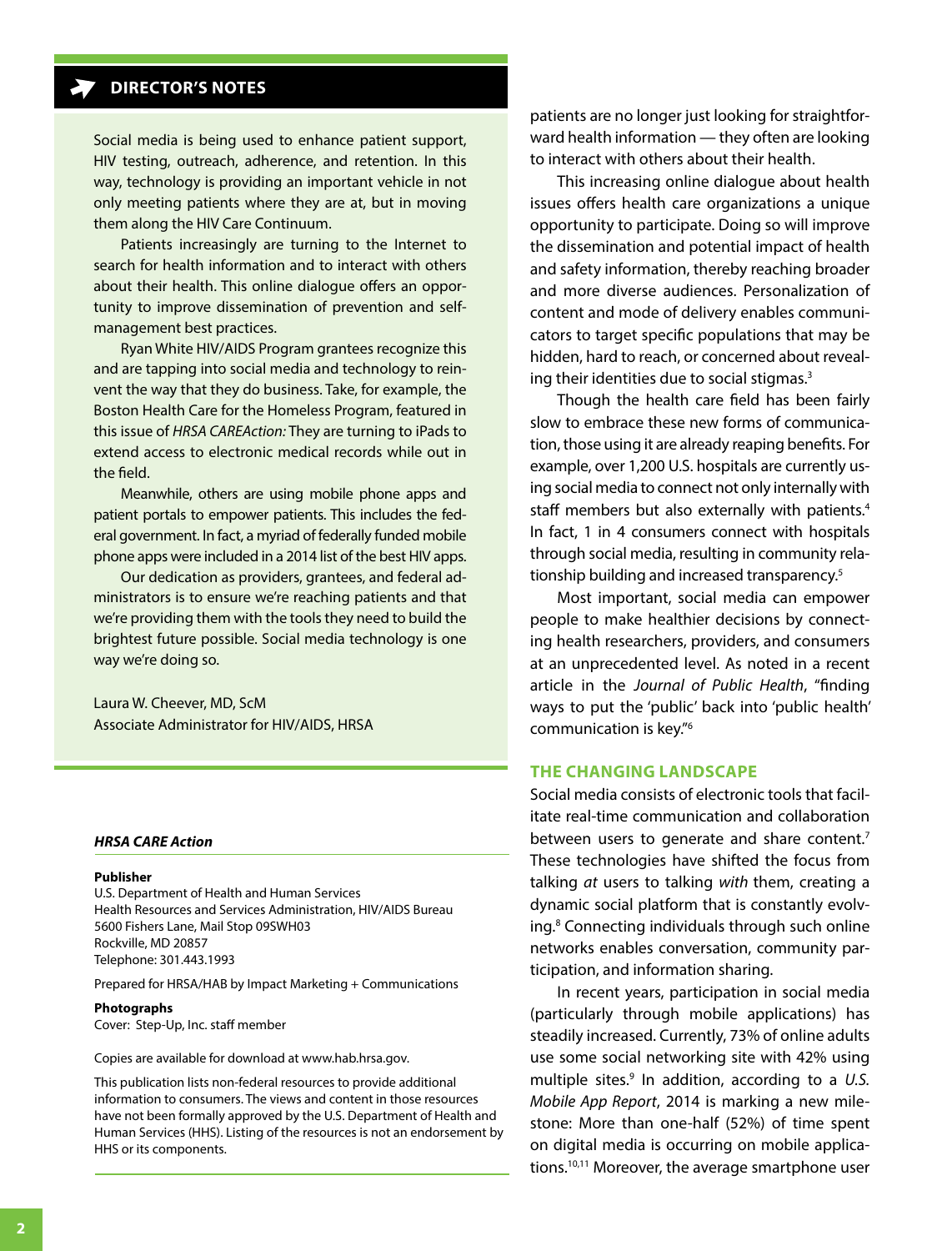#### **HRSA'S SOCIAL MEDIA PRESENCE**

The Health Resources and Services Administration's (HRSA's) social media presence began in November 2009 and is growing continuously. The benefit is minimum cost with maximum reach. Today, HRSA's social media presence has more than:

- **19,000** [Facebook](http://www.facebook.com/HHS.HRSA) followers
- **13,000** [Twitter](https://twitter.com/HRSAgov) followers
- **1 million** [YouTube](http://www.youtube.com/HRSAtube) views

Social media graphics help grab audience attention while useful announcements (e.g., Webinars, meetings, funding opportunities) have broad reach too.

HRSA taps into social media to cross-promote other U.S. Department of Health and Human Services (HHS) activities. For example, during the first open enrollment period for the Affordable Care Act, HRSA readily shared <HealthCare.gov>posts and, in the final lead-up to the open enrollment deadline, was posting daily. More than 8 million Americans enrolled in the Health Care Marketplace during the initial open enrollment season.

Are you following HRSA via social media? If not, come join the conversation!

downloads three apps per month with 57% of smartphone users accessing apps every single day.<sup>12,13</sup>

Apps are playing an increasing role in public health efforts, and for HIV in particular. For example, a testing and care services locator app like this [one](https://blog.aids.gov/2012/10/locater-hiv-testing-and-treatment-services-theres-an-app-for-that.html) from AIDS.gov allows users to search for HIV testing sites, housing assistance, health centers, Ryan White HIV/AIDS Program facilities, mental health services, substance abuse treatment, and family planning programs. It can even be sorted by locations where English or Spanish is spoken.

In fact, HIV-related apps have become so popular that *Healthline* released a 2014 list of the "Best HIV iPhone and Android Apps of the Year," found [here](http://www.healthline.com/health-slideshow/top-hiv-iphone-android-apps). It includes:

- *Facing AIDS*, a U.S. Department of Health and Human Services (HHS) app that helps counter stigma;
- ь The HHS *AIDSinfo* glossary of terms in English and in Spanish;
- *HIV Connect,* which facilitates discussion and supь port between patients;
- *HIV iChart* that helps identify HIV treatment combiь nations;
- *iStayHealthy* to track HIV medication, viral load, and Þ CD4 counts;
- *PozTracker* for medication reminders;
- *HIV Risk Calculator* with safe sex and risk reduction tips;
- *inPractice HIV* for medical providers delivering care for HIV patients; and many others.

Additionally, a variety of physician-specific networks — such as QuantiaMD, doximity, and iMedExchange have emerged as general online gathering places for doctors to learn from peers, discuss clinical issues and

management challenges, and consult regarding specific patient cases.14 Similarly, virtual communities, such as the Substance Abuse and Mental Health Services Administration's (SAMHSA's) Homelessness Resource Center, offer a place for providers across the country to share case studies, lessons learned, and best practices on engaging homeless populations.

HAB's Special Projects of National Significance (SPNS) Program will be expanding on social media lessons learned by launching a new intervention to create, test, and evaluate the impact of social media and phone apps on moving HIV-positive patients along the HIV Care Continuum. At the conclusion of the initiative, SPNS will disseminate best practices.

#### *Social Media and Patient Risk*

People within an individual's social network have a lot of influence on health behaviors and outcomes. That influence can be positive and facilitate improved health outcomes, but it can encourage risk-taking behaviors too. For example, Twitter often contains significant discussions about prescription drug abuse. Linking to and communicating with others about substance use can connect users to "access points" for illicit consumption; even those individuals not currently abusing prescription drugs are exposed to normalizing messages about risky behaviors.<sup>15</sup>

While multiple studies have examined this issue, a new analysis in *Preventive Medicine* suggests that through geomapping, mediums such as Twitter can predict sexual risk and drug use behaviors. Researchers create maps of tweets and other messages, and then overlay those maps with data on the geographic distribution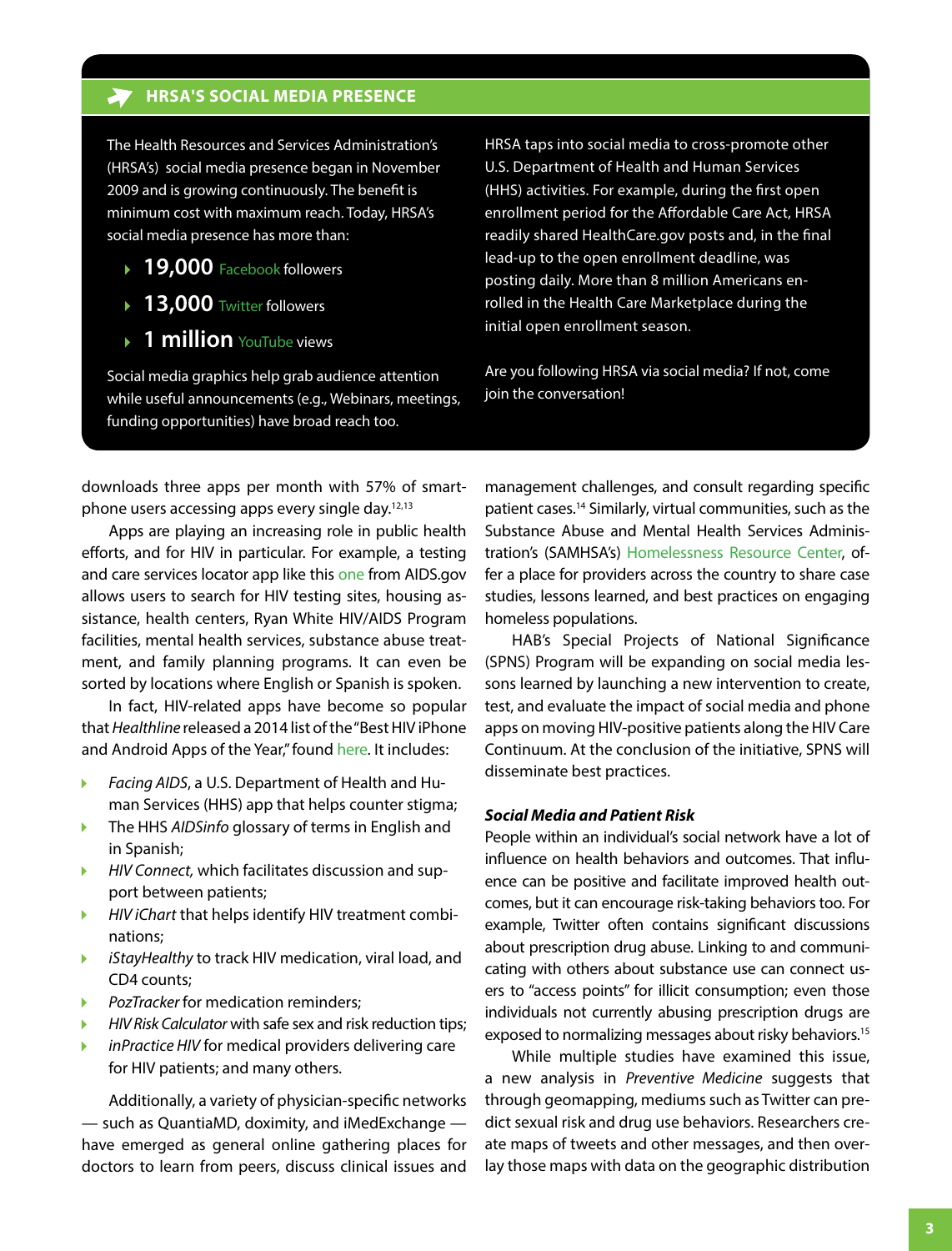### **SOCIAL MEDIA TRENDS**

- Photo and video sharing are among the fastestgrowing social media trends.
- YouTube has become the second largest search engine online, processing more than 3 billion searches a month - second only to Google.
- More Americans are accessing the Internet through apps than personal computers.
- Native advertising  $-$  online ads that appear to be part of a site's content — is on the rise. On Facebook, native ads generate a 49-times higher click-through rate and 54% lower cost-per-click than traditional Facebook sidebar placements.
- Of American adults, 58% have smartphones, and 34% of cell phone Internet users go online mostly via their phones. Addressing this trend, responsive websites (i.e., websites that adjust to users' screen sizes) are being used to maximize information receipt and experience.
- Infographics are visual representations intended to present complex information clearly and for quick digestion. This type of data visualization has grown in popularity, with both the Health Resources and Services Administration and the White House embracing the trend.

Sources: Purcell K. Online video 2013. Pew Research Internet Project. October 10, 2013. Available at: [www.pewinternet.org/2013/10/10/online-video-2013/](http://www.pewinternet.org/2013/10/10/online-video-2013/).

Gould A. Don't overlook the second largest search engine anymore. *Longview News-Journal*. January 24, 2014.

O'Toole J. Mobile apps overtake PC Internet usage in U.S. February 28, 2014. Available at: [http://money.cnn.com/2014/02/28/technology/mobile/](http://money.cnn.com/2014/02/28/technology/mobile/mobile-apps-internet/) mobile-apps-internet/.

Smith C. Why every social network should be betting on in-stream, native advertising. October 28, 2013. Business Insider. Available at: www. [businessinsider.com/the-rise-of-native-ads-on-social-media-2013-10](http://www.businessinsider.com/the-rise-of-native-ads-on-social-media-2013-10).

Pew Research Internet Project. Mobile technology fact sheet: highlights of the Pew Internet Project's research related to mobile technology. January 2014. Available at: [www.pewinternet.org/fact-sheets/mobile-technology-fact](http://www.pewinternet.org/fact-sheets/mobile-technology-fact-sheet/)sheet/.

AETC National Resource Center. AETC program infographic. July 9, 2014. Available at: [http://aidsetc.org/resource/aetc-program-infographic.](http://aidsetc.org/resource/aetc-program-infographic) White House. White House shareables: infographics. n.d. Available at: [www.whitehouse.gov/share/infographics](http://www.whitehouse.gov/share/infographics).

of HIV cases. The resulting analysis can guide HIV prevention efforts.<sup>16,17</sup> Similarly, over the past three years, the National Institute of Health has funded more than \$11 million in research that explores the use of social media to advance scientific understanding, prevention, and treatment of substance use and addiction. Sites such as Facebook and Twitter are becoming valuable sources of public information to identify prevailing attitudes and myths about addictive substances.18

Knowing where target patient populations congregate and how to use those social media platforms for health interventions are key. For example, the rise of online "hook up" sites, particularly those targeting the MSM community, is particularly noteworthy given high HIV infection rates among gay and bisexual men.

Recent research suggests that social networking sites that enable users to connect in real time can be used to facilitate more rapid sexual encounters.<sup>19</sup> When individuals use social networking sites for sex seeking, they may be at increased risk for HIV and other sexually transmitted infections (STIs).20 In a study by the Los Angeles Gay and Lesbian Center, more than 7,000 gay and bisexual men were tested for STIs. Though only 36% of individuals within the study said they use dating apps, these men were 25% more likely to have gonorrhea and 37% more likely to have chlamydia than those who met partners in person.21

Although GPS-enabled apps can be used for sexseeking, HIV providers can also use these technologies to target at-risk and HIV-infected individuals. For example, outreach workers in Indianapolis are using using a social/dating app to find MSM in their community and subsequently offer them health and safe-sex information. In Tennessee, clinic advertisements, including banner ads, have been put up on MSM-centric apps. In New York, outreach workers are using palm cards with quick response codes (more commonly known as QR codes).\* That way, MSM can quickly scan the QR code information on a smartphone without the fear or hassle of taking health-related pamphlets. Meanwhile, in Florida, outreach workers are using another MSM social/dating app to share health messages (e.g., "Ask me about [health message]") particularly with individuals who may mark "anything goes" in their profiles and are HIV-positive or highrisk HIV-negative individuals. Newer apps such as Fake GPS Location can enable community health workers to

\*QR codes are two-dimensional codes consisting of black dots in a square grid that can be read by a smartphone to deliver an image or message.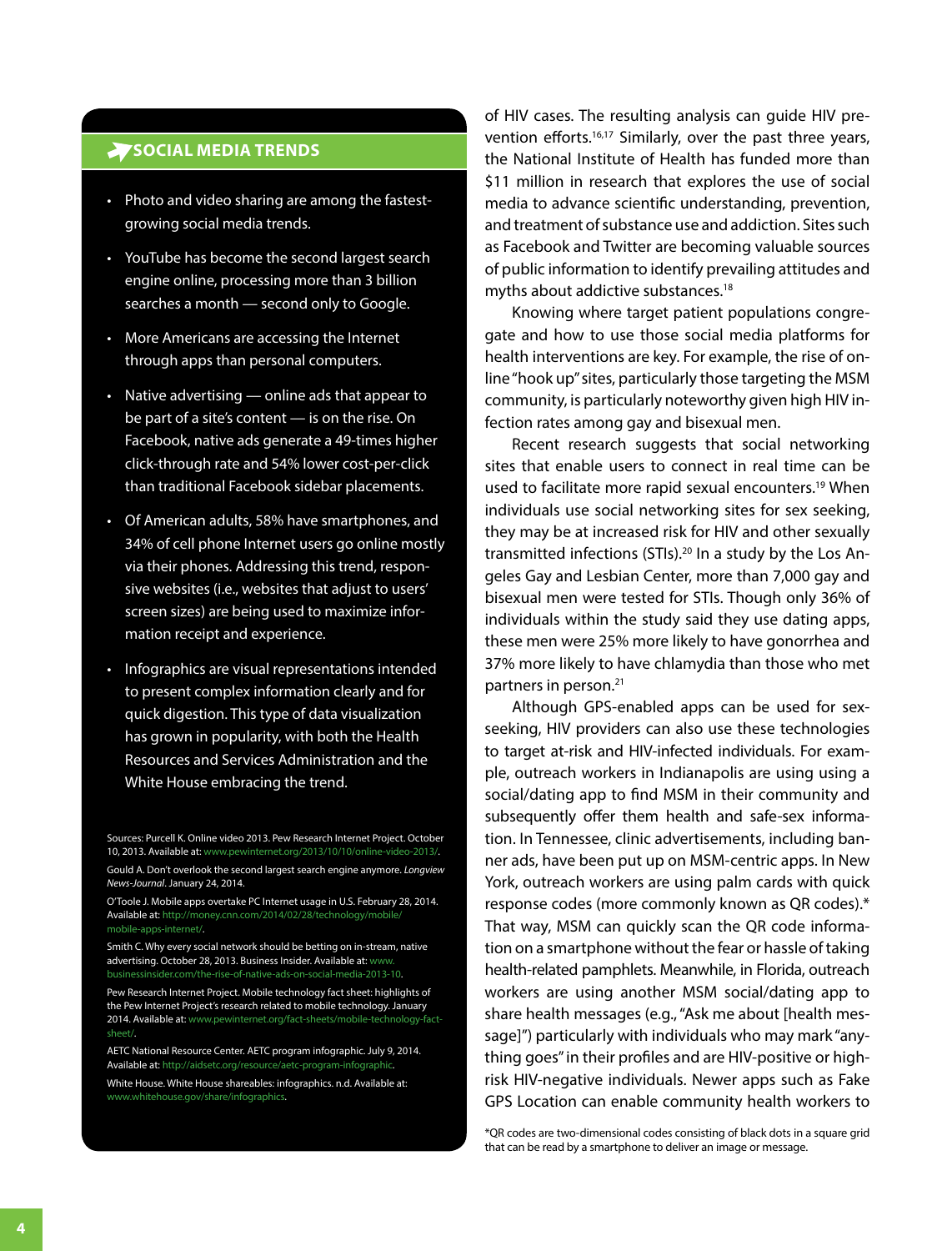*Social networks can be a way to encourage health behavior changes across far-reaching networks of people.*

engage in online outreach from their offices while appearing to be in high-prevalence neighborhoods or within gay clubs — all in an effort to better encourage MSM to engage with them online. In all cases, however, organizational policies and oversight need to be established for online and social media use.

# **BEST PRACTICES**

Because health behavior is strongly influenced by others, it makes sense to view social networks as more than a way to communicate with patients. They can also be a way to encourage health behavior changes across farreaching networks of people.<sup>22</sup> To do this successfully, it is important to have clarity within an organization on the ways social media should and should not be used.

To start, establish your goals, and then make a plan to support them.<sup>23</sup> Consider resources and expertise required before deciding which tools to use. Start small and grow your online social media presence from there. Remember that social media is about connection, so regular maintenance, new material, and engagement are all important qualities for a successful online presence. If you or your organization are new to social media or do not have a social media strategy in place, consider outlining target audiences, objectives, measurements, and review the 2011 *HRSA CAREAction* [newsletter](http://www.hab.hrsa.gov/newspublications/careactionnewsletter/june2011.pdf) and

#### **AIDS.GOV LAUNCHES VIRTUAL OFFICE HOURS**

AIDS.gov offers a weekly blog on new media best practices every Tuesday and has launched new virtual office hours, providing free technical assistance for AIDS service organizations and federal HIV programs to extend their stakeholder outreach and better understand social media tools. To learn more, visit: [http://blog.aids.gov/2014/11/](http://blog.aids.gov/2014/11/launched-aids-gov-virtual-office-hours-your-social-media-questions-answered-here.html) launched-aids-gov-virtual-office-hours-your-social-mediaquestions-answered-here.html

this AIDS.gov "Getting Started" [list of recommendations.](http://www.aids.gov/using-new-media/getting-started/) (See also "Top Social Media Lessons" box.)

As a social media campaign grows, so does the amount of time and resources needed to set up and maintain it. The Centers for Disease Control and Prevention's (CDC's) *Health Communicator's Social Media Toolkit* addresses this issue and suggests health care organizations "be strategic and follow demographic and user data to make choices based on audience, communications objectives, and key messages."<sup>24</sup> It is important to assess the level of effort needed for each platform and the specific population it will reach before deciding which social networks to participate in.

### **SMARTPHONE APP BATTLES SEXUAL ASSAULT AND VIOLENCE**

Born out of the "Apps Against Abuse" challenge, a partnership between the Office of the Vice President, HHS, and the White House Office of Science and Technology Policy, the *Circle of 6* app seeks to reshape efforts against sexual violence.

Although the app was not developed specifically with HIV in mind, people with HIV experience intimate partner violence (IPV) at two times the national rate and have been sexually abused at five times the national rate. Sexual violence can also place victims at

risk for HIV transmission. In addition, individuals who have experienced IPV are more likely to engage in behaviors that place them at risk for HIV.

*Circle of 6*, once downloaded, enables users to pick six trusted friends to join their "circle." Then, if faced with an unsafe situation, send one of the pre-written messages immediately to these friends to seek help. Originally developed to counter sexual assaults on college campuses, the phone app — and others like it — have broader appeal for other at-risk populations.

Sources: Machtinger EL, Wilson TC, Haberer JE, et al. Psychological trauma and PTSD in HIV-positive women. *AIDS and Behavior.* 2012;16(8):2091–2100. Phillips DY, Walsh B, Bullion JW, et al. The intersection of intimate partner violence and HIV in U.S. women. JANAC. 2014;25(1S):S36-S49.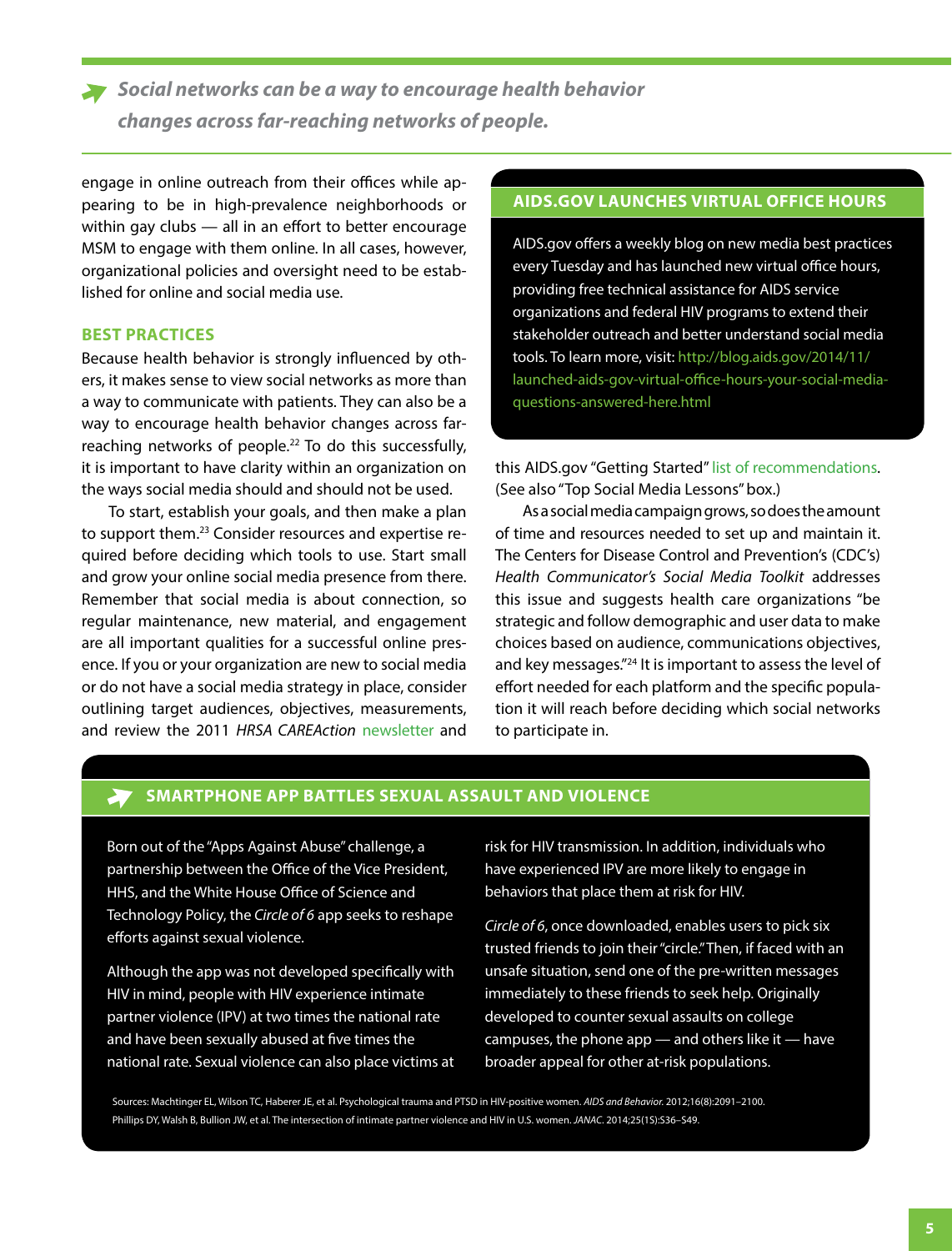#### **TOP SOCIAL MEDIA LESSONS**

Key lessons from the Centers for Disease Control and Prevention's (CDC's) *Health Communicator's Social Media Toolkit* include the following:

- 1. Make strategic choices and understand level of effort (make choices based on audience, objectives, and key messages).
- 2. Go where the people are (key sites).
- 3. Adopt low-risk tools first.
- 4. Make sure messages are science-based (accurate/ consistent).
- 5. Create portable content (mobile apps, widgets, and online videos that extend beyond the reach of your website).
- 6. Facilitate viral information sharing (make it easy for people to share your messages and be your advocates).
- 7. Leverage networks.
- 8. Provide multiple formats (increases accessibility, reinforces messages, and gives people different

ways to interact with your content based on their level of engagement/access).

- 9. Learn from metrics and evaluate your efforts (focus and improve your communication efforts; help report usage, monitor trends, and gauge success; can be valuable way to better understand current interests, knowledge levels, and potential misunderstandings).
- 10. Develop a social media strategy.
	- a. Consider overarching goals.
	- b. Identify target audience and determine objectives.
	- c. Ongoing evaluation and monitoring are critical.
	- d. Three important factors that make social media channels effective: personalization, presentation, and participation.
	- e. Determine what success looks like.
	- f. Re-evaluate your strategy over time, and make modifications if/where necessary.

Source: Centers for Disease Control and Prevention (CDC). The Health Communicator's Social Media Toolkit. July 2011. Available at: [www.cdc.gov/healthcommunication/](http://www.cdc.gov/healthcommunication/toolstemplates/socialmediatoolkit_bm.pdf) toolstemplates/socialmediatoolkit\_bm.pdf.

Meico Whitlock of the National Alliance of State & Territorial AIDS Directors (NASTAD) echoes this theme: "We really stress the importance of having a strategy that is tied to concrete health outcomes. Using Facebook or Twitter, or setting up a profile on one of the many dating sites, doesn't do you any good if it's not clear why you're there and if you even should be there. It really depends on who your audience is and what you're trying to achieve."

#### *Privacy and Confidentiality*

The sensitive nature of private health information requires close monitoring of all social media content. Maintaining patient confidentiality by adhering to Health Insurance Portability and Accountability Act (HIPAA) requirements and establishing appropriate patient-physician boundaries is of utmost importance, especially when dealing with stigmatized medical conditions such as HIV. In response to these concerns, the American Medical Association (AMA) has published guidelines on the ethical use of social media in health care. Recommendations include being cognizant of privacy settings, providing accurate information, declaring

conflicts of interest, and creating separate personal and professional profiles.<sup>25</sup>

Recent modifications of the privacy settings on many social networking sites have streamlined this process. An excellent illustration of changing functionality is Google+, which allows users to segment their entire social network into smaller "circles" and decide what information to share with each subgroup. This mimics the way information is shared in real life and reflects the important distinction between personal and professional relationships. Facebook has made a similar change by allowing users to group online friends into "lists" and manage which photos, status updates, and information are visible to each group. Patients and health care professionals can now use social networks to cultivate healthy online connections while still protecting private information.26

#### *Maximize Content*

Social media enables health communicators to reach patients how, when, and where they want to be reached. Not only does this influence satisfaction and increase trust, but it also improves the overall availability and efficacy of the messaging.<sup>27</sup> That's because providing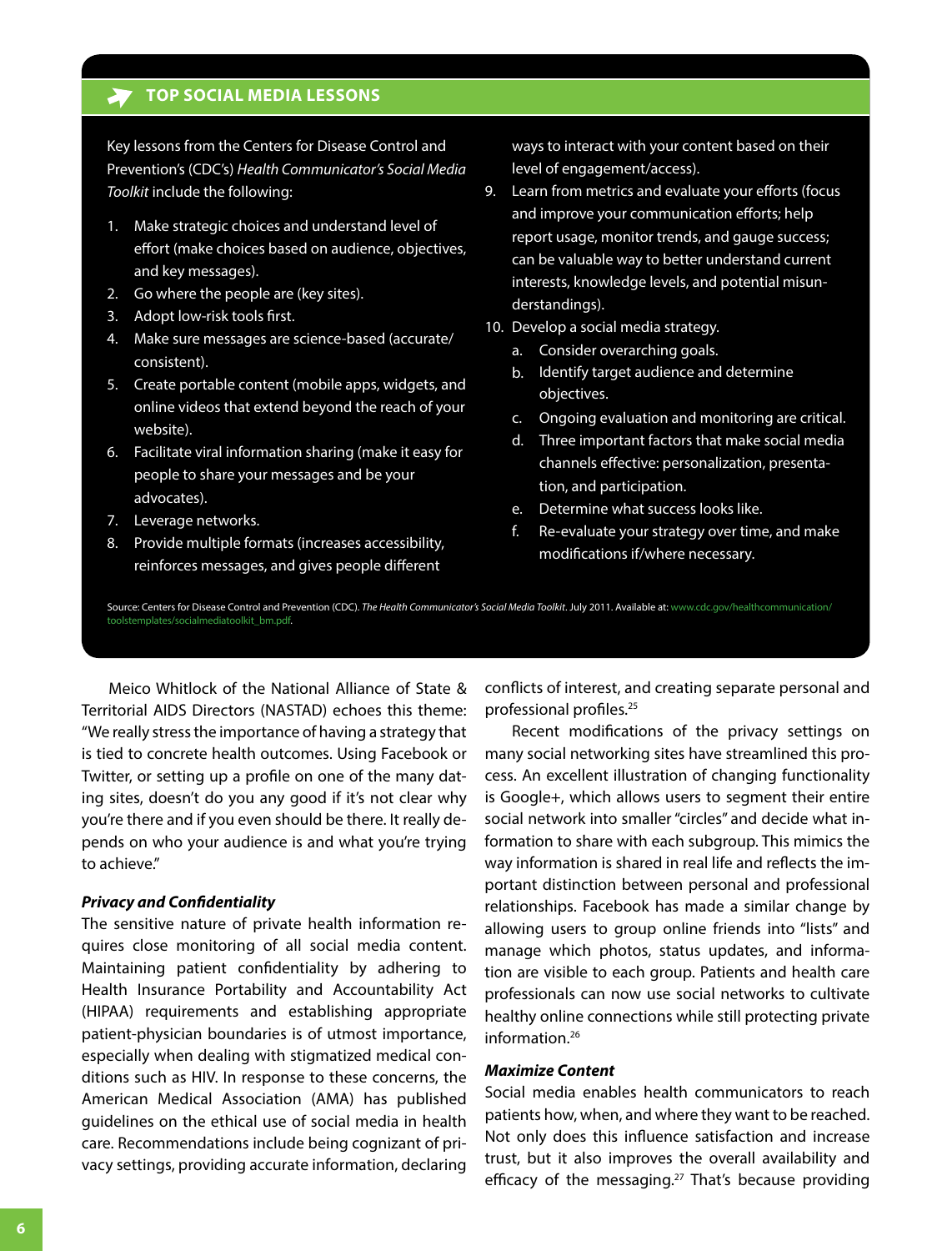*Social media enables health communicators to reach patients how, when, and where they want to be reached.* 

information on multiple platforms and in multiple formats gives individuals different ways to interact with content, while reinforcing the messages at the same time.

To create effective content, however, the information should be relevant, useful, interesting, and most of all accurate. Because social media platforms typically have limited space for information, word choice is key. Therefore, it is important that information be easy to understand and easy to share. Due to the social nature of social media, a friendly, engaging tone can help foster followers and create a sense of community.28

Repurposing existing content is a helpful technique and allows for maximization of reach while still making the best use of time and resources. Messages can be tailored to the appropriate format for each social media site while still retaining key health information, simplifying the creation of a multiplatform communications strategy. Dashboard websites such as Hootsuite or Buffer allow users to manage profiles and post on multiple social networking sites at once.<sup>29</sup>

#### *Understanding Social Media Analytics*

It is likely that digital media's influence in the health sector will continue to grow. Consequently, more thorough and consistent methods for measuring success need to be developed. Most forms of social media were not designed to include evaluation metrics, and existing analytics (e.g., number of site hits, time spent on a page, audience location) are not always the most appropriate evaluation tools.<sup>30</sup> Though it is difficult to attribute specific effects to social media as it is typically one of a set of tools used in a health intervention, it is crucial to evaluate efforts in order to improve communication and gauge success.

In addition, monitoring trends on social networking sites serves as a valuable way to identify current interests and levels of knowledge about a particular health topic. This feedback loop is the crux of social media. Examining responses and reactions to outreach efforts, as well as social listening around trending topics, allows health communicators to tweak specific messages and adjust overall strategy as needed.31

Good strategies when considering analytics:

- Understand what you want to track.
- Set goals.
- Make sure data is accurate. b
- Look at analytics across all of your organization's Þ platforms.
- $\overline{\phantom{a}}$ If possible, use a social media plugin to streamline and layer with Google analytics (or whichever analytics platform is being used for your organization's website)
- After you analyze data, make recommendations for improvements.<sup>32,33</sup>

#### **E-LEARNING**

With face-to-face conferences, meetings, and trainings becoming less frequent, the need for e-learning best practices is rising. Internet-based education provides a unique opportunity to disseminate new research findings and ultimately improve health outcomes, even in a resource-limited setting. Virtual engagements consist of the use of online technology to facilitate any type of training or information transfer, and they have a number of benefits. These include time and location flexibility, lower training costs and time commitment, ability for participants to self-direct and self-pace, and potential for a collaborative learning environment.<sup>34</sup>

Regarding Web-based e-learning, Michael Hager of the National Quality Center explains: "You really need to go the extra mile to grab people's attention. Injection of fun, of course, is one of the best ways. So a joke here or there or an anecdote to make the information more relatable, especially when you can have supporting pictures in the background that are interesting and thought provoking, can be very effective."

The AIDS Education and Training Centers (AETC) Program provides guidelines for a number of e-learning technologies in their *Technologies for Training Toolkit*. 35 Best practices for distance learning sessions stress the importance of planning ahead. This means assessing the goals of the training to identify the best technology, understanding what time commitments the audience may have, and what the audience's training needs are. They recommend uploading all slides, files, and handouts to the virtual learning space and testing interactive features before the training begins, as well as providing faculty and trainees with a checklist of what they'll need to participate.

Hybrid events are possible too. These are instances when live face-to-face events are occurring but not all participants can be there in person. Hybrid events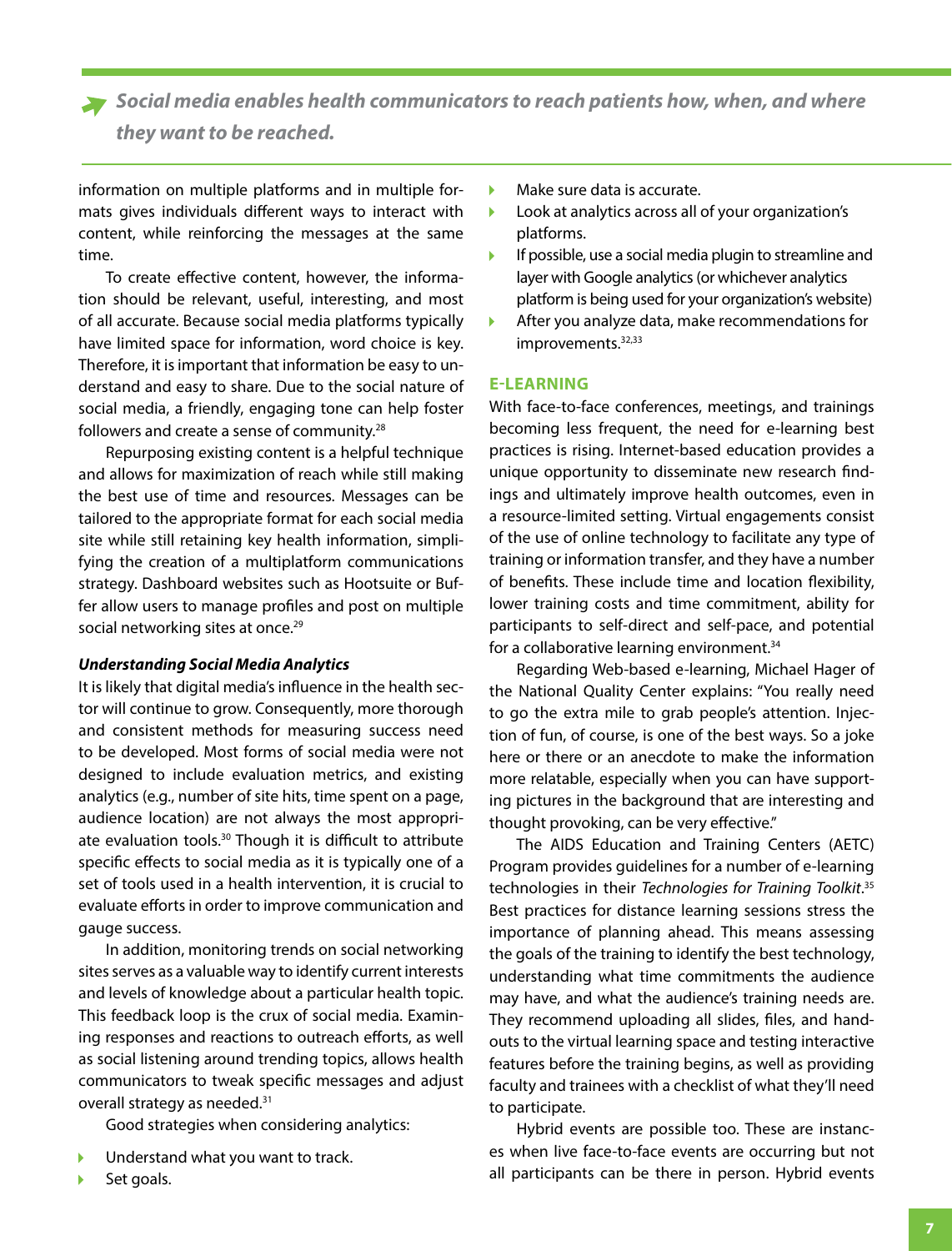# **OPEN RATES: ANOTHER KIND OF ANALYTICS**

Although e-newsletters/listservs don't have the same interconnectivity as social media platforms, they readily transmit information to individuals and are often cross-promoted on social media.

Open rates are a form of analytics that can be used to evaluate the effectiveness of your communication email outreach. MailChimp, an email marketing service provider, conducted a study of approximately 24 billion delivered emails with subject lines composed of approximately 22,000 distinct words. Results included the following:

- Choosing the right words can result in higher open rates without altering the bottom line of your message.
- Personalization does indeed increase open rates, and though the use of both first and last names in a subject line is not common, it has the largest positive impact on open rates.
- Use of the word "freebie" has more positive impact on open rates than the word "free."
- Words such as "urgent" and "important" resulted in higher-than-normal open rates.
- Recipients are more intrigued by announcements and event invitations than cancellations (title says it all) and reminders.
- Words related to charitable action: "Donation" had most negative impact and "helping" had the best impact.
- People love to be thanked.
- Recipients don't like to be asked to sign up for things, or to be told they're missing their last chance.
- Things likely to increase open rates: personalizing subjects, marking appropriate emails as urgent, thanking your recipients.

MailChimp. Subject line data: choose your words wisely. November 13, 2013. [http://blog.mailchimp.com/subject-line-data-choose-your-words-wisely/.](http://blog.mailchimp.com/subject-line-data-choose-your-words-wisely/)

typically include live streaming of events accompanied with PowerPoint slides, interactive participation, and all launched via an online platform.

If hybrid events are being recorded, let participants know where they'll be able to access the recording and slide sets. Once posted, the e-learning sessions can be promoted on social media platforms via tweets and status updates. Video recordings also can be uploaded to YouTube as well as repurposed for multimedia press releases.

Podcasts, or audio files that can be listened to onthe-go from an iPod, mobile device, or other portable music player, are another way to virtually share educational knowledge. Podcasts also provide an opportunity to repurpose audio files from previous presentations, ensuring maximization of content across platforms. Delivering information in this convenient and enjoyable format is becoming increasingly common as more people own devices with digital audio capability.<sup>36</sup>

#### **HOW TECHNOLOGY IS EXTENDING CLINIC CARE AND PATIENT SUPPORT**

#### *Boston Health Care for the Homeless Program*

Boston Health Care for the Homeless Program provides quality health care for some of the hardest-to-reach, highest-needs patients in the greater Boston, Massachusetts area. The program includes multidisciplinary care teams who provide primary medical and mental health care to currently street homeless or formerly street homeless men and women.

As Dr. David Munson, staff physician for Boston Health Care for the Homeless Program summarizes:

"We practice in a unique setting. We're either on the street or in people's homes. For me it's always about recreating a 'typical' clinical encounter in those different settings. As technology becomes more and more important in office-based practice, we needed to figure out how to make it part of non-office based practices too. There are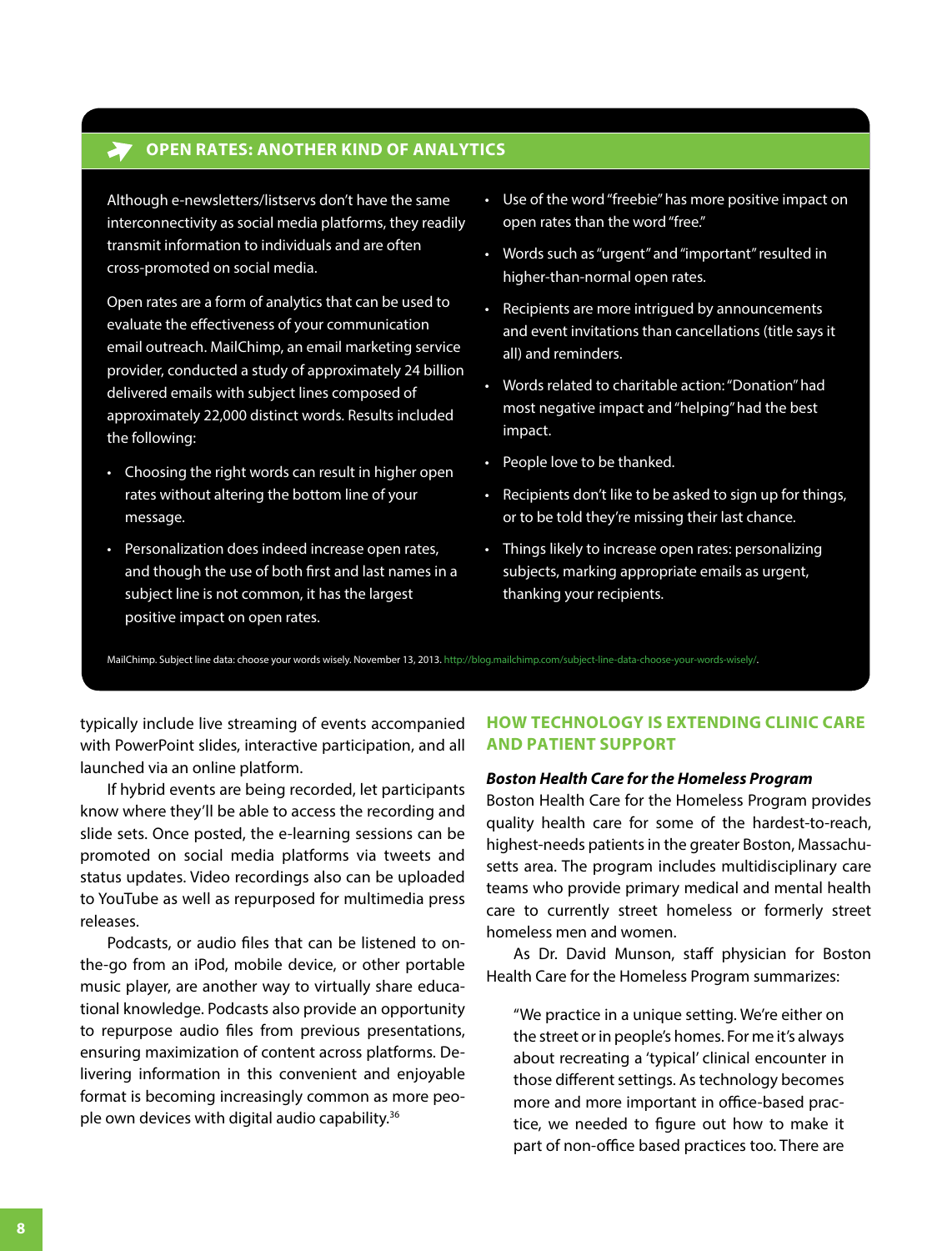always going to be folks who are not going to come into offices, so we want to make sure that they receive the same standard and amount of care available."

Enter iPad Charting: HIV street outreach workers now have iPads that are connected to the Program's Webbased electronic medical record (EMR) system. Outreach workers turn their cell phones into Internet hotspots, thus enabling them to connect their iPads to the Internet so they can go online and look up medical information and prescriptions, as well as any other data in the clinic EMR. In short, it's giving providers access to the same information they'd have in the clinic for a patient visit only this visit is taking place on the street.

As Carole Hohl, director of HIV services, describes, "We asked to be able to do this because patients may not know what medications they're on or when their next appointment is … so an outreach worker could be finding someone under a bridge but able to get the information they need to connect [the person] back to care." For Boston Health Care for the Homeless Program patients, that means connecting them not only to HIV care but also to mental health care services and substance abuse facilities. Security measures, including password-protected logins, are programmed into the iPad system.

iPads are also used for home visits with newly housed individuals. "iPads have changed home visits tremendously," says Dr. Munson. "We can open up their chart and compare what they're prescribed against what they say they're taking. It allows us to do medication reconciliation."

The Program has also found the iPad-enabled charting to be a timesaver. Whether out on the street or within a person's home, providers are able to immediately update EMR records. Doing so keeps files updated in real time and has reduced overall administrative burden so that staff can spend more of their time with patients and less time on paperwork.

For more than 10 years, the Boston Health Care for the Homeless Program has also run a weekly clinic at Massachusetts General Hospital to address their patients' more intensive needs.<sup>37</sup> Using a Massachusetts General Hospital mobile app, Boston Health Care for the Homeless Program providers can additionally access their patients' hospitalization information in the Massachusetts General Hospital EMR.

In totality, this multidisciplinary team with their multipronged technological approach are delivering the highest quality care to patients and meeting them where they are at — literally wherever that may be.

#### *Empowering Patients*

A number of patient-support sites, such as Patients Like Me and Cure Together, have emerged as venues for patients to exchange information on treatment options and discuss symptoms. These social networks are believed to improve emotional health and assist with chronic disease self-management. They are particularly helpful for patients who are too sick, removed, or fearful of stigma to participate in in-person support group meetings.

Patients have also found technologies such as patient portals (where patients can access a snapshot of their health information and communicate with their providers) to be particularly useful in advancing their health literacy and improving their engagement in care. Take Ryan White HIV/AIDS Program client [Darlene](www.hab.hrsa.gov/livinghistory/voices/tucker.htm), for example, who benefitted from patient portal technology developed under a HRSA SPNS initiative. Like many aging individuals with HIV, Darlene has a myriad of health care needs and thus her care was fragmented. Her patient portal, however, enabled a dispersed team of care providers to access her medical records. It also allowed Darlene to keep track of her care, encouraging her to participate more fully in her own health care management. As Dr. Peter Gordon at New York-Presbyterian Hospital and Darlene's HIV physician explains:

"What we found was that people were eager to be trained and, many times, for some individuals it was the first time they had ever sat down at a computer terminal and opened up a browser, and were quite liberated, not just by learning how to access their medical record, but how to take that access and use it to promote a sort of self-efficacy and understanding [of the] chronic illnesses they had been diagnosed with or medications. "

The next phase of the patient portal recently added mobile phone capabilities for patients to have on-the-go and increased capacity for patient-provider communication.

Other ways patients are feeling empowered is through carved-out, patient-centric forums within broader campaigns and clinics. Although the concept of patient involvement in HIV is nothing new, where these individuals are connecting  $-$  and what they're talking about  $-$  is. For example, the in+care Campaign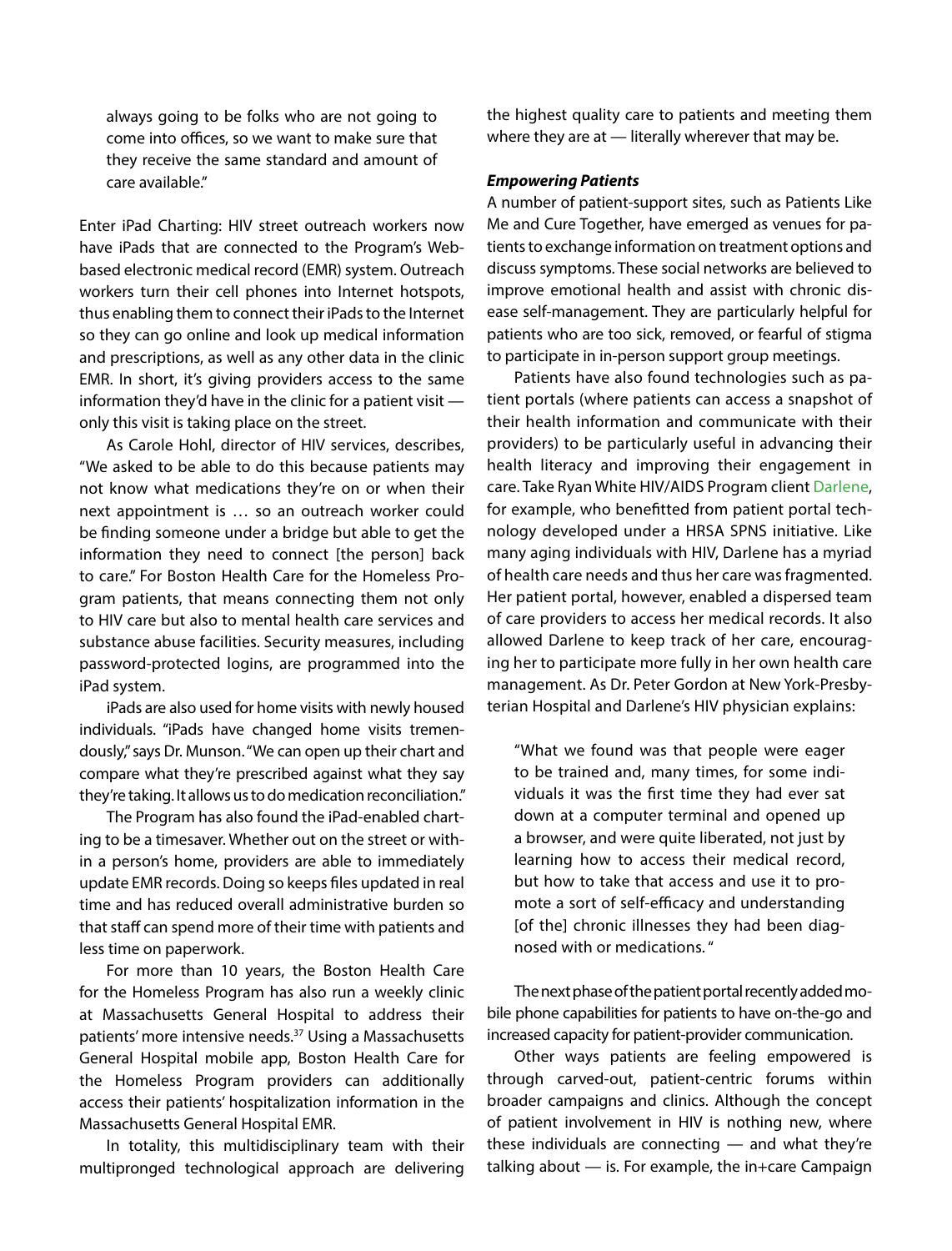is an HIV retention-in-care campaign funded by HRSA and managed by the National Quality Center. Although the Campaign initially focused on engaging providers, a separate consumer group was formed. In particular, the consumer group formed a private Facebook group to enable participants to connect with other HIVpositive individuals around the country and share news and encouragement. Increasingly, conversations are focused on new media: what's new; what apps assist with medication adherence; clinic advertisements with QR codes that link up to patient portals; and other new health technologies. What they're looking for are free, easy-to-access ways to be engaged in their care in a way that blends seamlessly with their social media and technology-rich lives.

#### **CONCLUSION**

Ryan White HIV/AIDS Program providers and grantees are constantly evolving to better engage patient populations, and provider use of social media and other technologies is no different.

Although challenges — such as obtaining approval of content, securing buy-in from leadership, understanding how to use and measure social media tools, and maintaining relationships with communications and IT personnel once on a platform — persist, these challenges also can be readily overcome. As grantee examples within this newsletter illustrate, HIV organizations can, and are, successfully reaching target populations and improving their care receipt and health literacy through social media.

Social media is important; NASTAD's Meico Whitlock underscores, however, that "it is just one component of an entire ecosystem of communications." When organizations think critically about their entire communications operations, including social media's role within it, it can make for a more robust and comprehensive approach than ever before: one based on foresight, planning, and strategic execution.